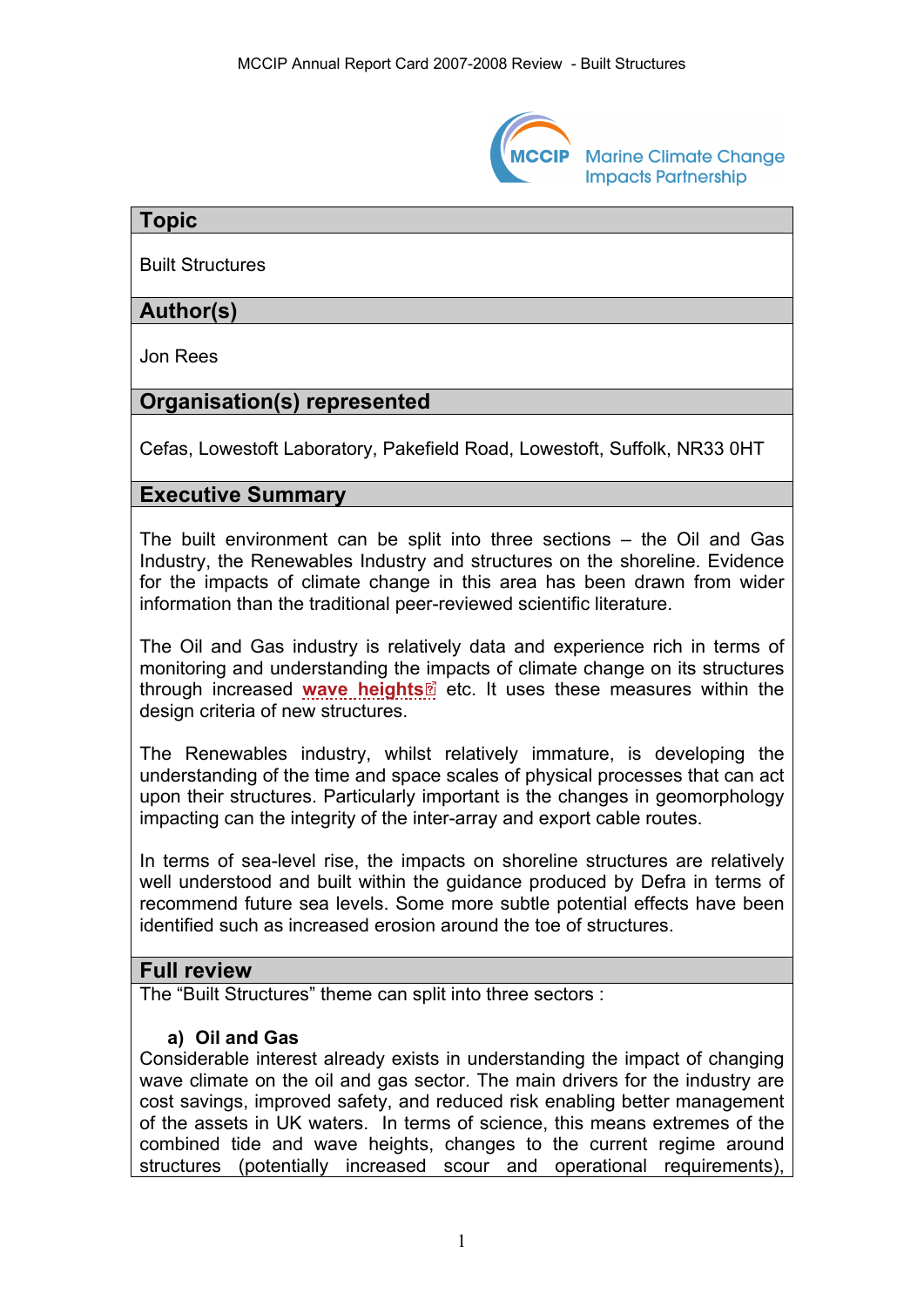changes in temperature (impacting on riser temperatures and hence altering oil viscosity) and changes in suspended sediment concentration (cooling waters needing further filtration).

Historically, in order to achieve this goal a number of metocean parameters have been recorded at a number of oil installations especially wave height and period. Recent analysis of these wave climate data in the northern North Sea since 1973 (Leggett, 2007) has examined the link between regional scale variability in the wind field and changes to the wave height. A broadscale feature of the time-series of annual mean significant wave height was an increase from 1973 into the first half of the 1990s following which it reduced. However, the behaviour over time of the autumn (Oct-Dec) and winter (Jan – Mar) waveheights has been different. These data suggest that significant waveheights have been reducing in the autumn since a peak in 1980-1985 whilst greater increases were seen in the winter in the first half of the 1990s. Both seasons show strong relationships, using 5 year rolling means, to their respective NAO index suggesting the link to the regional scale windfield. These results from the industrial data broadly mirror those in the academic literature (see Winds and Storms). Importantly these data are used to assess the 100-year returns for average waves and peak waves which are then used as part of the design criteria for new structures. These values are seen to be sensitive to the length and timing of the datasets on which they are based. Calculated on the wave data from 1988 to 1996, when waves heights in winter were at their highest, the 100- year significant wave height would be 17.5 m, rather than the 15.6 m now used in design criteria for the northern North Sea based on the longer data set from 1973-1998 (Leggett, 2007). This highlights the need for long period records and the need for robust statistical analysis of the highly variable wave height records (Grant, 2007).

Whilst the design criteria will use statistical measures of 100 year return events the main period of concern for the Oil and Gas sector is actually the period up to 20 years ahead as this is the typical design life of the structures and is linked to the potential available reservoir. This may increase with new recovery techniques and the potential use of the Oil and Gas infrastructure in carbon sequestration.

#### **b) Renewables**

Currently, within the renewables sector, the wind sub-sector is the most advanced with four wind farms operational and several others in construction. Current (Round 1) and new (Round 2) wind farms tend to be situated in the three renewable development zones around the Outer Wash, Thames estuary and Liverpool Bay. Potential developments could be very large with up to a 1000 turbines in the London array situated in the Thames Estuary. In the "wet" renewable sub-sector, plans or trials are underway at EMEC (Orkney's) and WaveHub (Cornwall) for wave devices and Lynmouth (North Devon) and Strangford Lough (Northern Ireland) for current turbine devices. The main climate related concerns for the developers of these structures are:

- 1. The need for Metocean data in order to support the engineering design
- 2. Impacts of changes in sediment transport on the local geomorphology.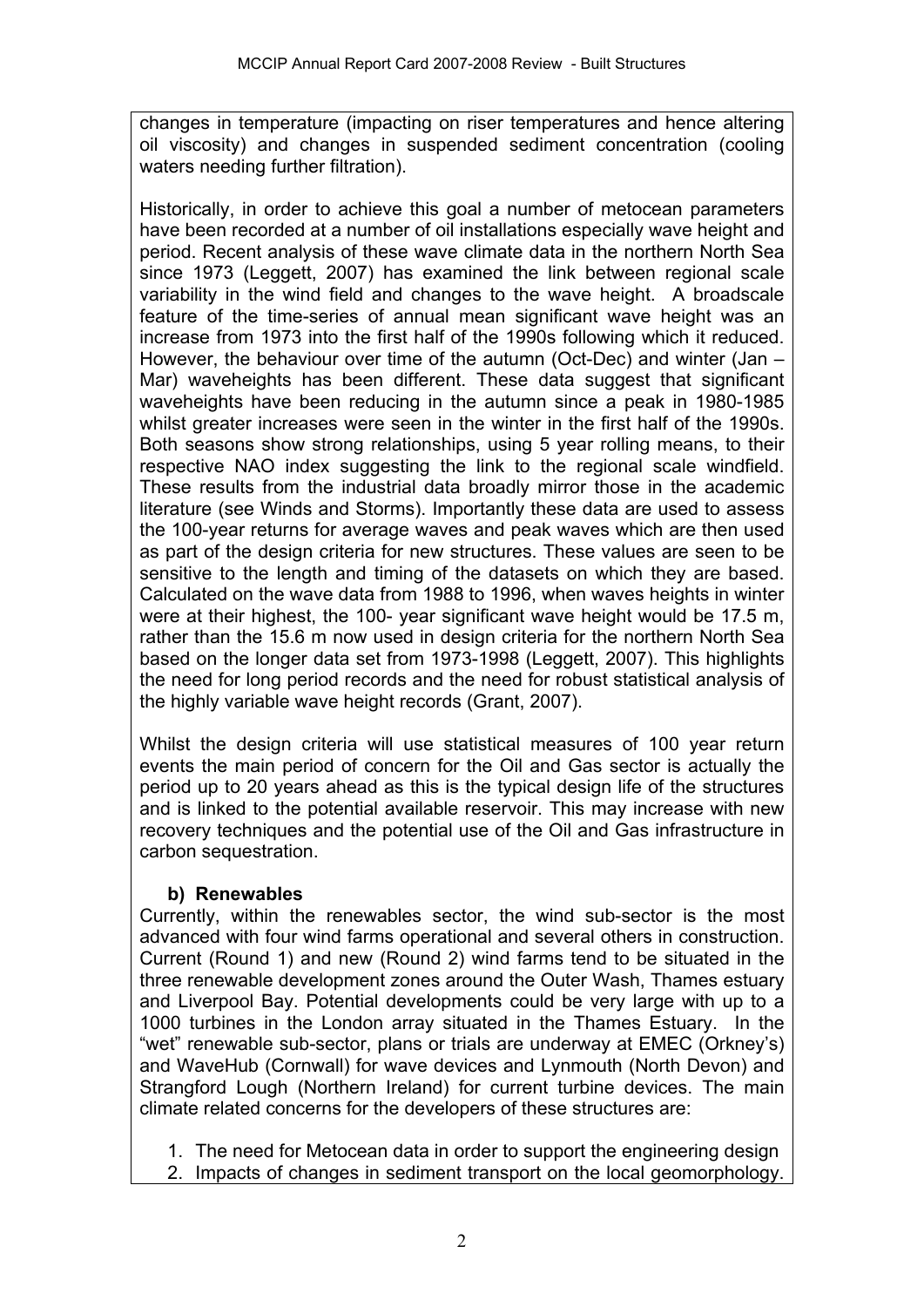This is especially important for the inter-cable array in windfarms located on Sand Banks e.g Scroby Sands, Gunfleet and also export cable ashore

3. Impacts on the Operation and Maintenance due to changes in wave climate reducing the access time available (and associated Health and Safety issues).

Future assessments of the wave climate and seabed mobility under different climate scenarios will significantly improve the understanding of these processes on the built environment (see Future section).

The renewables sector is mainly concentrated on the medium timescale (defined as upto 20 years) as the design life of current monopile structures is typically 25 years.

## **c) Shoreline structures**

These structures are associated with flood defence around the UK and can be sub divided into two sectors

## *Protection from Coastal Erosion*

The Foresight report on Flooding and Coastal Defence (Evans et al 2004 and the foresight website) shows that coastal erosion will increase due to climate change. Even present levels of expenditure on coastal defences will not keep pace with coastal erosion in the coming decades and approximately one-third of existing coastal defences will be destroyed. Erosion rates increase in all climate scenarios and show that the average annual damage is set to increase by 3-9 times by the 2080s. However, note that even the worst case scenario (£126 million per year) is still much less than the current flood losses per year (£1 billion per year).

The areas under greatest risk identified in the Foresight report are those around major estuaries and the east coast (see Figure 2.2 from Executive summary). Some structures e.g. oil refineries could be relocated at the end of their working life but other assets such as coastal towns will be difficult to relocate. In terms of coastal processes, the key parameters are changes to the extremes and frequency of tides and tidal surges, waves, sediment transport patterns/pathways and any currents associated with freshwater inputs e.g. floods in estuaries and cliff erosion associated with freshwater springs

#### *Protection from Coastal Flooding*

The impacts of changing sea level and storminess on existing structures has also been assessed (Burgess and Townend, 2004; Townend and Burgess, 2004). A number of key findings have been made:

- 1. The performance of coastal structures in "depth limited" conditions is very sensitive to even modest changes in water depth allowing larger wave to reach the structure
- 2. While there is a focus upon raising crest levels to accommodate sea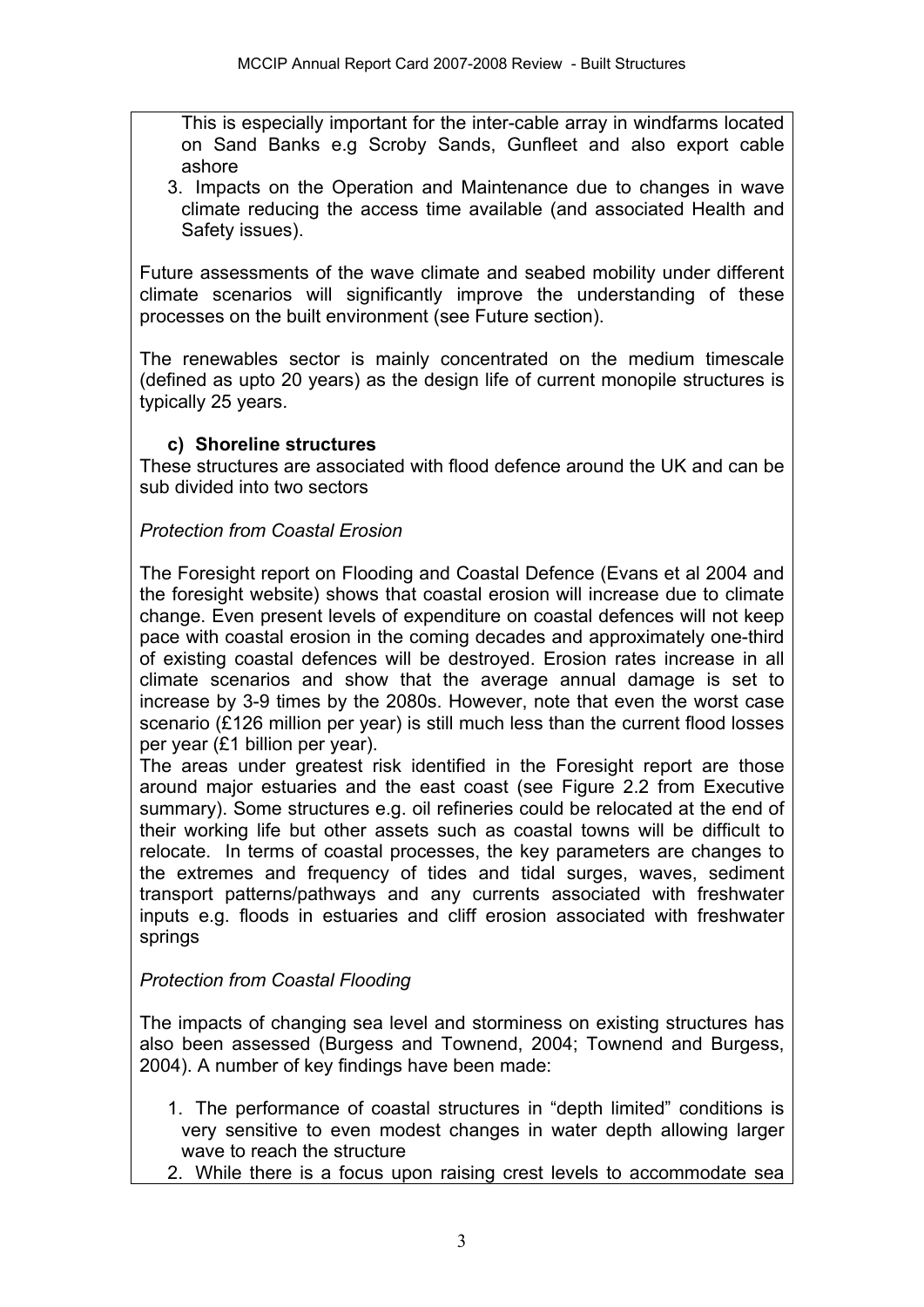level rise, we shall often need to re-engineer the whole structure due to increased scour around the toe of the structure

- 3. The increase in costs will usually be substantially greater than the relative change in water level arising from sea level rise
- 4. That increase is likely to be two to four times the present cost to provide a similar level of performance.

The critical coastal processes are similar to those in Coastal erosion. This sector is concerned with the long-term (next century) as some structures have very long design lives due to their relatively high cost. For instance, a review of the flood management plan for the Thames Estuary for the year 2100 is currently underway - [http://www.thamesweb.com/page.php?page\\_id=60&topic\\_id=9](http://www.thamesweb.com/page.php?page_id=60&topic_id=9)

## **Future**

A key update for this sector will be the assessment of wave statistics under different climate scenarios currently underway by Judith Wolf at POL as part of the Coastal Simulator project lead by Prof Robert Nicholls (Nicholls *et al.*, 2007) and <http://www.tyndall.ac.uk/research/programme5/>. This will significantly improve the predictions of future wave climate scenarios, the impacts on the coastline and also hopefully the confidence associated with these predictions.

There are plans for a joint workshop with JCOMM / WCRP in Geneva in 2008. Working title: "Storms in a changing climate – impact on Metocean interests"

## **Confidence assessments**

**'What is already happening' – Low** 

#### **'What could happen in the future' - Low**

Starting with the amount of evidence available, this is very variable. The Oil and Gas industry in the offshore zones of the North Sea is relatively data rich, whilst wave data from the inshore zones is still relatively sparse. However, this is slowly changing with initiatives such as WaveNet and the Channel Coastal Observatory. Assessing the level of agreement is also not straight forward as there is lack of robust statistical tools, the implications for wave climate for various scenarios has not been fully explored and regional variations have not been assessed (inshore Scottish waters is particularly lacking in wave data). Since the 2006 ARC, longer datasets have become available and some reassessment has taken place but little overall progress can be made until the implications of future climate scenarios for the wave climate have been fully assessed (see below).

Therefore the overall assessment of the level of confidence is **LOW** for both 'What is happening' and 'What could happen'.

*The evidence presented here is drawn from many sources rather than the peerreviewed literature, as the majority of information in this area comes from the commercial sector itself. As such this article has not itself been peer-reviewed.*